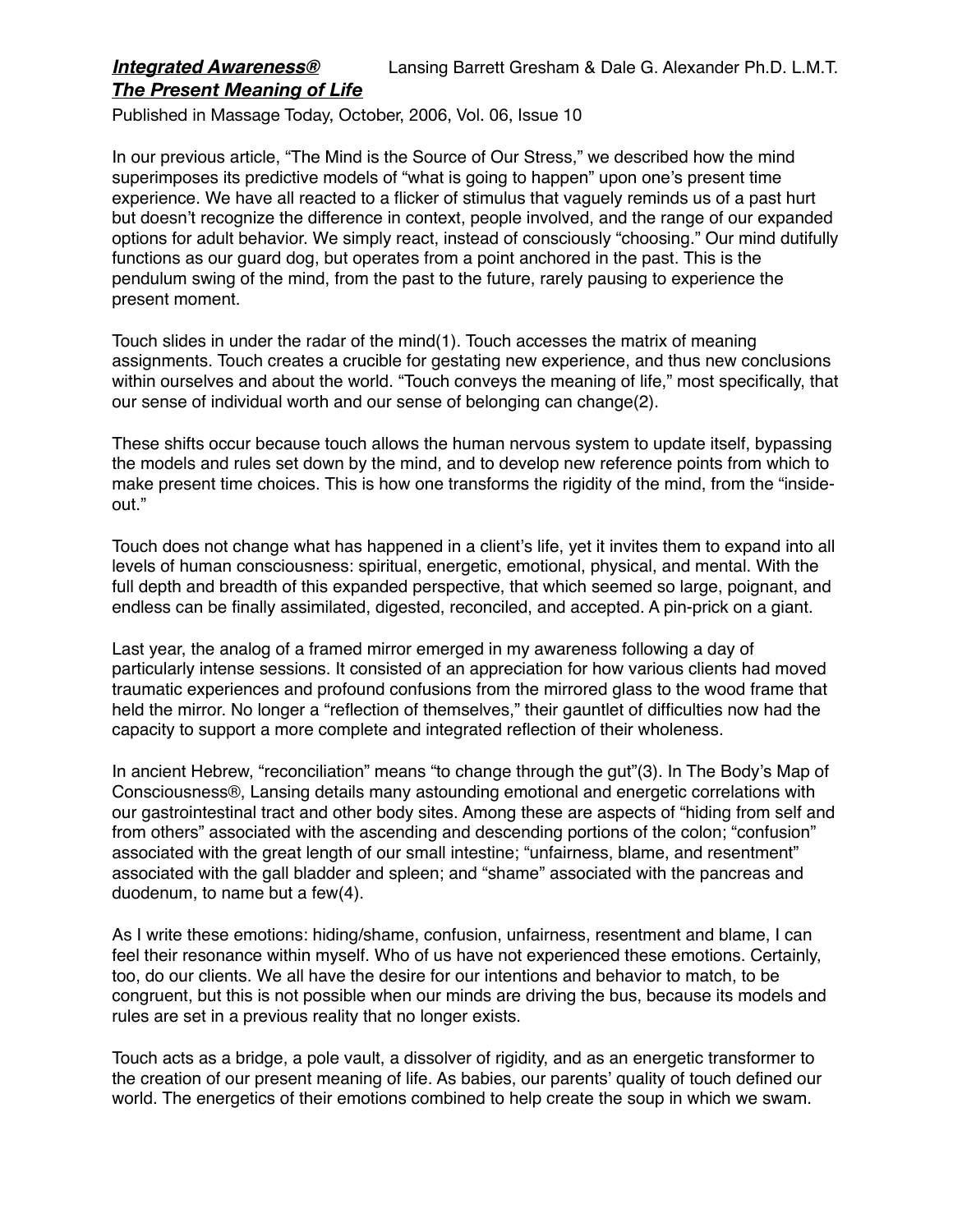## *Integrated Awareness®* Lansing Barrett Gresham & Dale G. Alexander Ph.D. L.M.T. *The Present Meaning of Life*

Published in Massage Today, October, 2006, Vol. 06, Issue 10

Babies do not have the ability to perceptually separate "self from other." What our parents felt, we felt, and we experienced ourselves as the very source of their feelings.

It appears that this "feeling others so deeply and experiencing ourselves as the source of those feelings" is so universal as to be considered part of the game board of life. In the normal progression of personal maturity, we are innately oriented to develop the ability to distinguish where we end and another begins. Carl Jung referred to this process as individuation (5).

This represents a partial description of our personality development as humans, but it also suggests a reflection of our spiritual unity and our origin in consciousness: coming from unity to experience a life that will inherently involve separation, randomness, and the crowning opportunity for "choice."

This appears to be how we grow as souls, through our choices, in the context of a world where we will feel alone, and where we are unable to predict or control what the consequences of our choices will be. Uncertainty is real, and it is the wellspring of free-choice.

Separation is the most poignant feeling for us as humans, and we all experience some degree of its stab. Aside from the mind's function to assist us to "fit in" so that we may physically survive, its belief systems, the sergeant-at-arms, function to come up with a reason(s) for feeling so separate. We call these our issue(s) (6).

Touch, like water, can find the cracks in the seams of our belief systems. Just because something was so before does not mean that it is now. This is the "shift in perception of possibility" that is a marker for real change, real transformation, the re-assertion of our depth of creativity which is our birthright as human beings.

For those of us who touch with the intention of assisting the healing process, these perspectives encourage us to embody our touch with those qualities which promote the full range of our human consciousness! It encourages us to recognize the sacredness of entering onto the field in which clients may expand their capacity to perceive the possibilities both within and for themselves, and for the world. We sense that this is why most who read this have chosen the "path of touch" as central to our life purpose.

This article was first published in Massage Today, Oct. 2006, Vol. 06, Issue 10.

## References:

1. John Upledger D.O., favorite phrase to describe the touch quality of CranioSacral Therapy, Course notes, 1986 – 1993, Palm Beach Gardens, Fla.

- 2. Lansing Barrett Gresham, frequent quote, Integrated Awareness® Training,1993 96, Cotati, Calif.
- 3. Jay C. Rochelle Ph.D. Div., Campus Ministry, Bloomsburg State College, 1972.